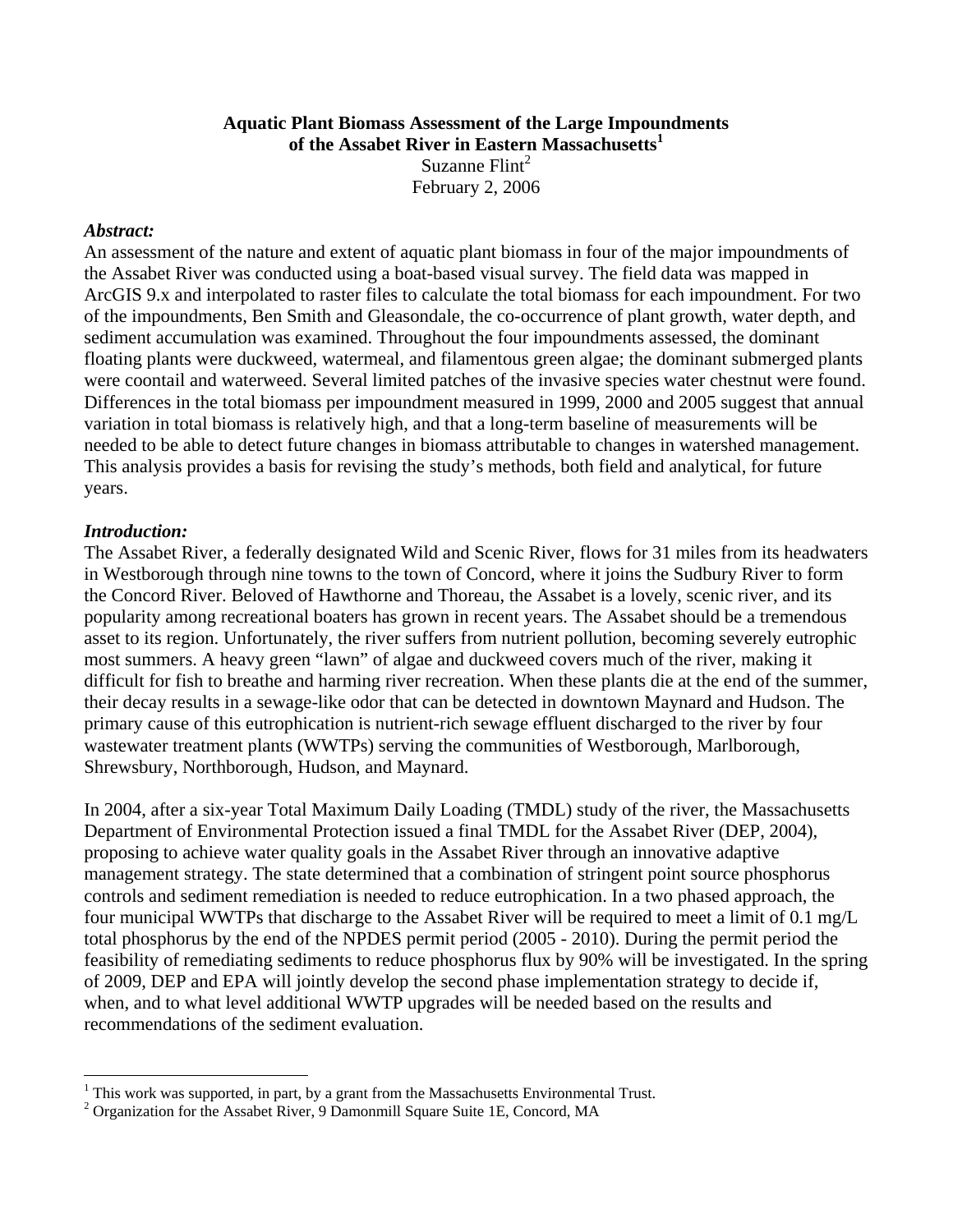Long-term monitoring of the Assabet River will be essential to determine the efficacy of the adaptive management controls and ensure that the time, money, and effort spent restoring the Assabet is effective. One of the goals of the  $TMDL<sup>3</sup>$  is a 50% reduction in plant biomass (the mass of aquatic macrophytes and mat-forming algae) in the river. Because biomass production varies annually with flow and weather conditions, it is necessary to establish baseline conditions over the four year period before control strategies are implemented to be able to measure real changes in the river's condition above natural variation. Therefore, the Organization for the Assabet River (OAR), working with the MA DEP, started a biomass monitoring assessment of the major impoundments of the river. In August 2005, the pilot year of the assessment, field estimates of floating and rooted biomass were made on four impoundments. From these field estimates, total biomass for each impoundment was calculated using ArcGIS. Total biomass calculations were compared with measurements taken in 1999 and 2000. Finally, for two of the impoundments, the co-occurrence of plant growth, water depth, and sediment accumulation was examined.

# *Field methods:*

Briefly, the biomass assessment was based on visual examination from a boat of the major river impoundments to assess the nature and extent of aquatic plant biomass in the impoundments. In each impoundment, a series of transects perpendicular to the perceived stream channel were established and observations were made at multiple points along each of the transects. Transects and observation points were spaced appropriately to the size and plant coverage of the impoundment to adequately map the distribution of aquatic plants in the whole impoundment. All assessments were conducted between August  $12^{th}$  and September  $1^{st}$ , 2005.

At each transect point water depth was measured in feet to the tenth using a secci disk to help locate the top of the soft sediment. Observations of biomass were made viewing an area covering  $a \sim 10$  ft diameter circle. A viewing tube, held over the side of the boat, was used to help estimate biovolume and a plant rake was used where samples were needed for confirmatory identification. Aquatic plants at each point were identified using a field guide (Kelly, 1999) and the dominant plants (floating and submerged) were noted. Less effort was made to identify emergent plants along the edges of the impoudments. Plant cover was rated into classes on a scale of  $0 - 5$  ( $0 =$  no plants to  $5 = 100\%$  cover). Plant biovolume was rated into classes on a scale of  $0 - 5$  ( $0 =$  no plants to  $5 =$  water column completely filled with plants). The presence of algal mats on the bottom or in association with plants (visible periphytic growths) was noted. Transect locations and observation points were recorded on a topographic map in the field; data was recorded directly into a field notebook.

At a subset of the sampling locations, a  $0.5 \text{ m}^2$  sample was harvested, drained, and transported to shore for weighing. The mean of the wet weights for each biovolume field rating were used to calculate the factor to convert the field ratings of biovolume to biomass (wet weight in  $g/m2$ ).

# *GIS analysis methods:*

The field data was entered into ESRI's ArcGIS 9.x and interpolated to raster files to calculate the total biomass for each impoundment. In general, areas of emergent vegetation were not included in the analysis. Raster provides a method of (1) interpolating point data across the whole area of analysis, and

 $\overline{a}$  $3$  TMDL goals: a 50% reduction in aquatic biomass relative to the levels measured in the assessment phase of the TMDL in the summer of 1999; meeting the state's minimum DO standard of 5.0 mg/L and 60% DO saturation; and reducing the percent hours of dissolved oxygen super-saturation. (DEP, 2004)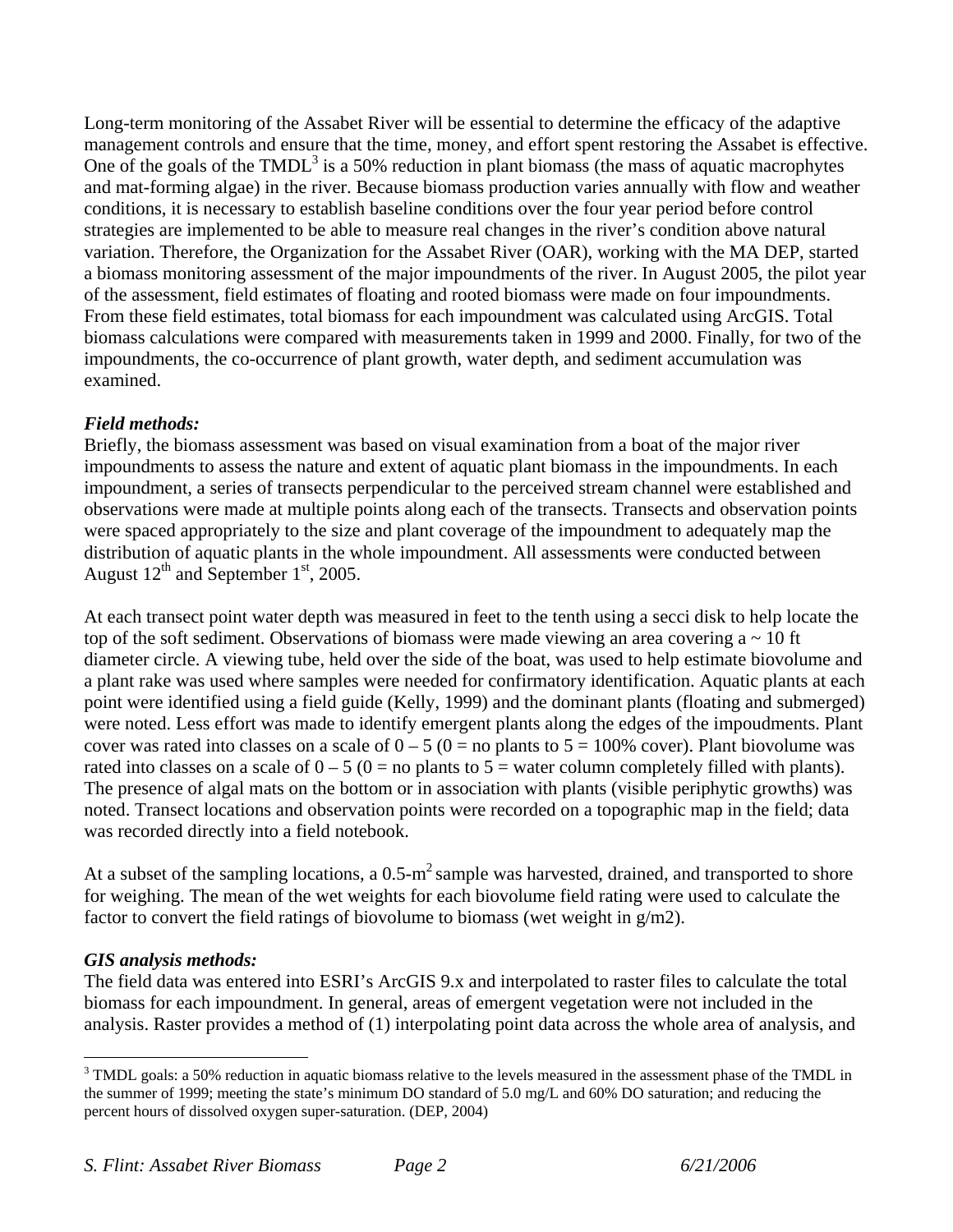(2) calculating total biomass on a cell-by-cell basis. Rasters were then re-converted to shape files and intersected to analyze the co-occurrence of plant growth, water depth, and sediment accumulations. Finally the attribute data from the intersection of the biomass, water depth, and sediment thickness layers were exported for analysis. The steps involved were as follows.

The field data were transferred to a spreadsheet and imported to GIS as a database file. For each impoundment the sampling transects and sites were entered visually from the field notes as shape files. For two impoundments, Gleasondale and Allen Street, additional transects and sampling points were interpolated from the field notes to improve the accuracy of the raster analysis. The extent of the analysis for each impoundment was defined as a "river banks" shapefile created from 1:5,000 (1/2 meter) color ortho-photos from Mass GIS (NAD 83). Field data (plant cover, biovolume, and water depth) and biovolume/biomass conversion factors were joined as attributes to the sampling site point layer. Using the Inverse Density Weighted (IDW) interpolation method, rasters were created from the point layer attributes for biovolume, biomass (the biovolume/biomass conversion factor for each point), and water depth. (IDW settings: power  $= 6$ , search radius  $= 36$ , analysis mask  $=$  river banks shapefile, output = 1-meter cell size.) Total biomass  $(g/m^2)$  per cell was calculated as the product of the biomass  $(g/m<sup>3</sup>)$  and water depth (m) rasters using Spatial Analysts' Raster Calculator. The total biomass (g) per impoundment was calculated from the resulting raster using Spatial Analysts' Zonal Statistics with the river banks defining the zone.

For two of the impoundments, Ben Smith and Gleasondale, the co-occurrence of plant growth, water depth, and sediment accumulation was examined. The rasters for biovolume and water depth were converted to shape files and overlayed as an intersection. The resulting biovolume/water depth intersection was then intersected with a sediment thickness shapefile developed by USGS (Zimmerman and Sorenson, 2005) and the attribute data was exported to MS Excel for analysis.

# *Results and Discussion:*

*Plant species:* In the Ben Smith impoundment, assessed on August  $12<sup>th</sup>$  and  $16<sup>th</sup>$ , the dominant floating plants were filamentous green algae and duckweed (*Lemna*); the dominant submerged plants were coontail (*Ceratophyllum demersum*) and waterweed (*Elodia* sp.); along the edges were several patches of emergent pickerel weed. In the Gleasondale impoundment, assessed on August  $24<sup>th</sup>$  and  $25<sup>th</sup>$ , the main channel of the impoundment tended to be clear while the backwater areas were heavily overgrown. The dominant floating plants were watermeal (*Wollfia*) and duckweed; the dominant submerged plants were coontail and waterweed; there were wide sections of emergent grass species along the edges of the impoundment (not included in the biomass assessment) and a large backwater section of emergent arrowhead (*Sagittaria*), arrow arrum (*Peltandar virginica*) and pickerelweed (*Pontederia cordata*). Several patches of water chestnut (*Trapa natans*) were found. In the Hudson impoundment, assessed on August  $18<sup>th</sup>$  and  $19<sup>th</sup>$ , the dominant floating plants were duckweed and watermeal; the dominant submerged plants were coontail and waterweed; there were wide sections of emergent grass species along the upstream right edge and surrounding the island. In the Allen Street impoundment, assessed on September  $1<sup>st</sup>$ , the dominant floating species were, again, duckweed and watermeal; the dominant submerged species were coontail and waterweed; there were emergent patches of burreed (*Sparganium*) and grass species. Coontail and waterweed were the most common dominant plants, and it is interesting to note that coontail is a rootless plant, weakly attached to the sediments by modified leaves.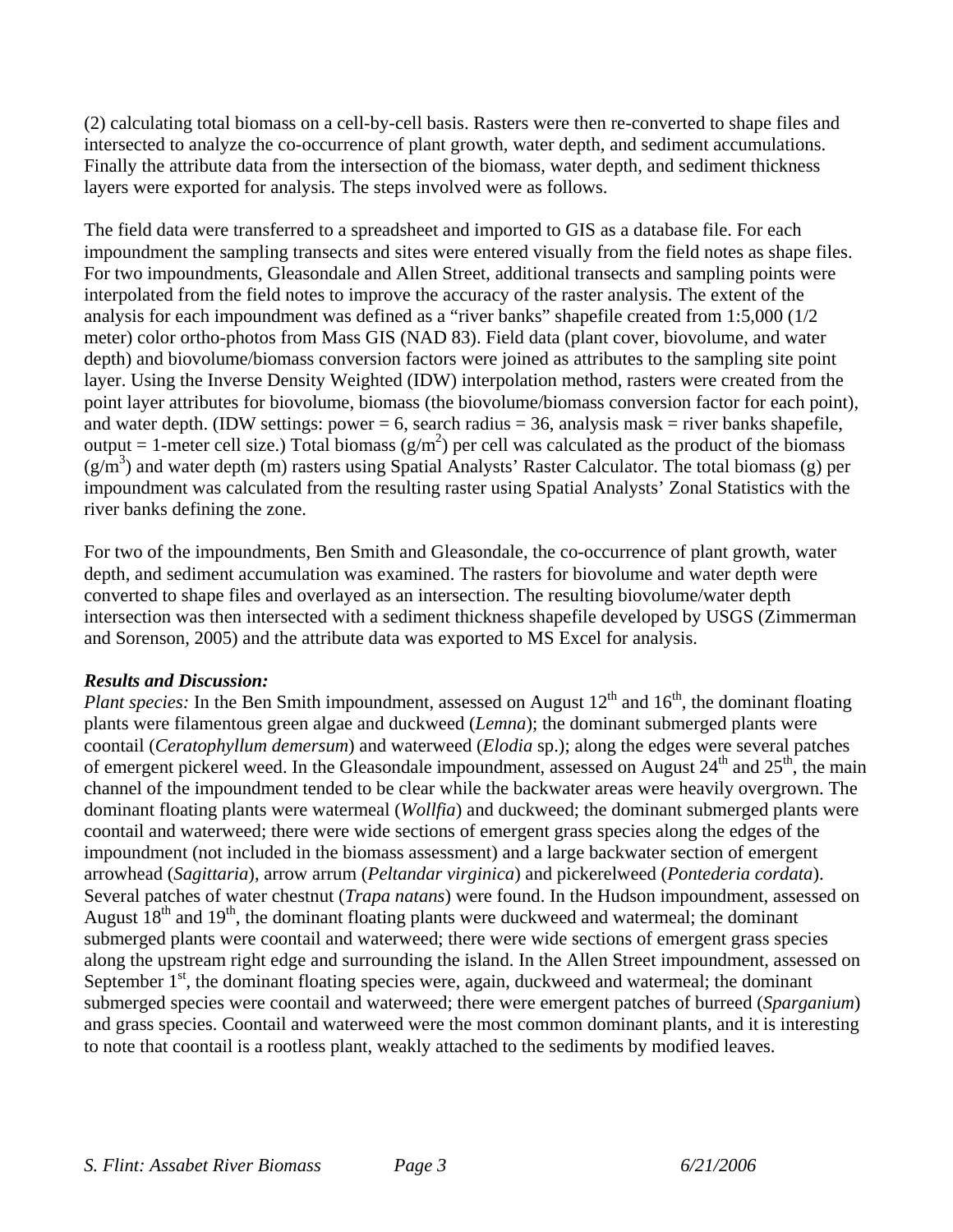*Biovolume/biomass conversion factors*: Table 1 and Figure 1 show the biovolume/biomass conversion factors calculated from field measurements of wet weight. The conversion factor for each biovolume class, except Class 3, was calculated as the mean of the wet weight measurements for that class (Figure 1). Because Class 3 had only four wet weight measurements and the mean appeared out of line with the other measurements, the conversion factor for the class was adjusted upward based on the trend line of Classes 1, 2, 4, and 5.

| Biovolume class | Biomass (g/m3) |  |  |
|-----------------|----------------|--|--|
|                 |                |  |  |
|                 | 427            |  |  |
|                 | 1186           |  |  |
|                 | 2000           |  |  |
|                 | 2855           |  |  |
|                 | 3782           |  |  |

**Table 1: Biovolume/biomass conversion factor** 

**Figure 1: Biovolume class vs. biomass** 



*Mapping*: Attached are figures for four impoundments, Ben Smith, Gleasondale, Hudson, and Allen Street, showing: (1) transects, sampling points, and river banks, (2) water depth, (3) total plant biomass, and (4) sediment thickness (USGS data). While the raster interpolation method used tended to create an artifactual series of deeper (or denser) spots in the impoundments, in general the distribution of biomass and water depths appeared reasonable. Ground-truthing a random selection of measurements would give a measure of the accuracy of the interpolation. The largest sources of error in this assessment are likely the distribution of sampling sites, the biovolume /biomass conversion factor calculated, and the interpolation methods used.

*Total biomass*: Sampling area, mean biomass, and total biomass were calculated for each impoundment from the GIS rasters (Table 2). Total biomass per impoundment from this study was compared (Table 3) with total biomass calculated as part of the Assabet River TMDL study in 1999 and 2000 (ENSR, 2001). For this comparison, the biomass for the Ben Smith impoundment reported in 1999 and 2000 was recalculated to compare similar assessment areas.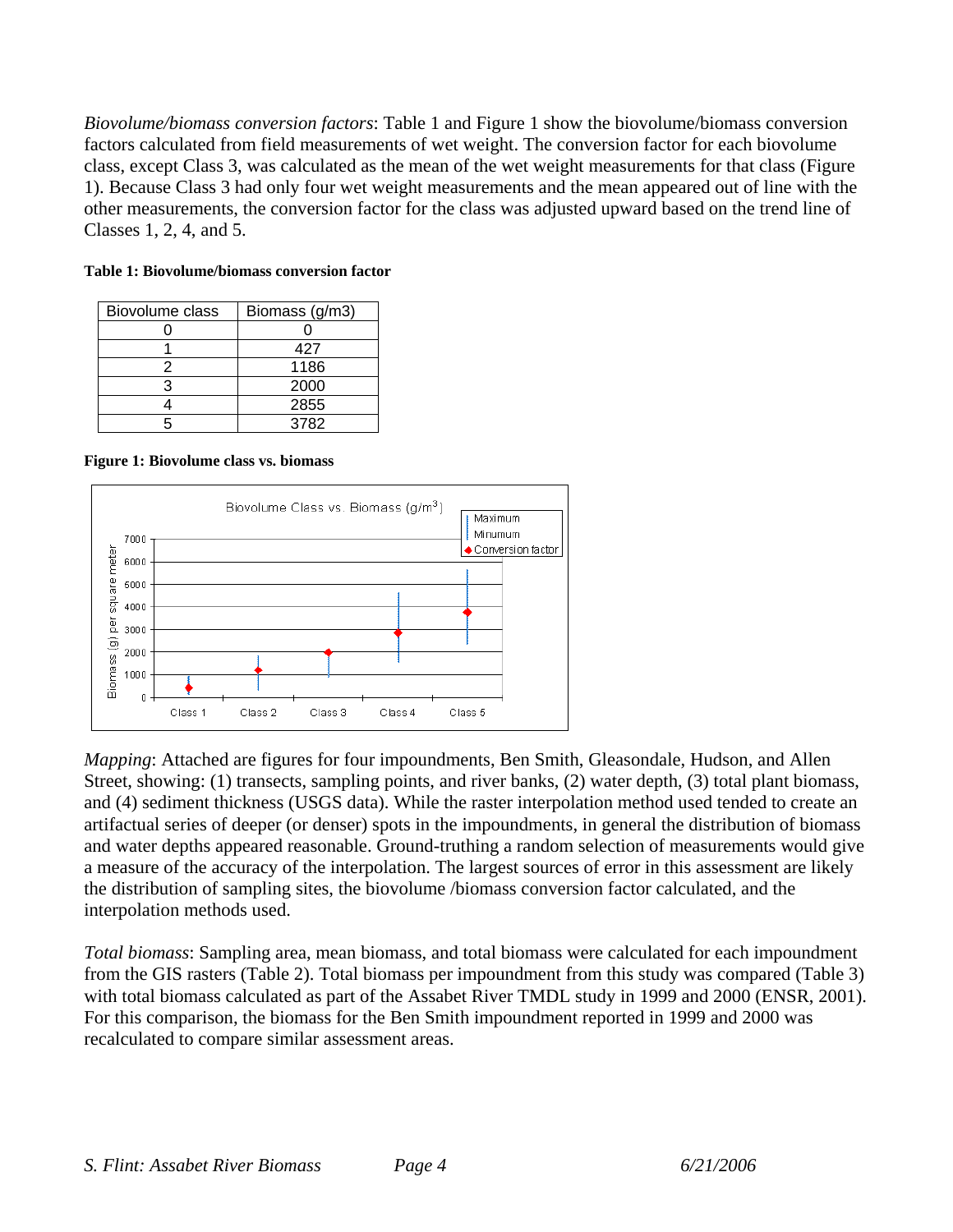|                  | Total biomass per impoundment (August 2005) |                        |                      |                              |  |  |  |
|------------------|---------------------------------------------|------------------------|----------------------|------------------------------|--|--|--|
|                  | Sampling area<br>(m2)                       | Mean biomass<br>(g/m2) | Total biomass<br>(g) | <b>Total biomass</b><br>(kg) |  |  |  |
| <b>Ben Smith</b> | 75703                                       | 474                    | 35874800             | 35875                        |  |  |  |
| Gleasondale      | 40304                                       | 1255                   | 50563500             | 50564                        |  |  |  |
| Hudson           | 56126                                       | 1299                   | 72884600             | 72885                        |  |  |  |
| Allen            | 9761                                        | 328                    | 3211360              | 3211                         |  |  |  |

#### **Table 2: Calculations (2005)**

#### **Table 3: Total biomass comparison (1999, 2000, 2005)**

|                     | Total biomass (kg) |        |        | % Difference |           |           |
|---------------------|--------------------|--------|--------|--------------|-----------|-----------|
|                     | 1999**             | 2000** | 2005   | 1999/2000    | 1999/2005 | 2000/2005 |
| Ben Smith*          | 73.008             | 71.994 | 35.875 | $-1\%$       | $-51%$    | -50%      |
| Gleasondale         | 83,000             | 50.400 | 50.564 | -39%         | -39%      | 0%        |
| Hudson              | 118,000            | 85.400 | 72,885 | $-28%$       | -38%      | $-15%$    |
| <b>Allen Street</b> | 5960               | 3720   | 3211   | $-38%$       | -46%      | $-14%$    |

1999 & 2000 Ben Smith biomass measurements were adjusted account for differences in sampling areas between 1999/2000 and 2005 measurements.

\*\* ENSR, 2001.

Total biomass per impoundment calculated in 2005 was from 38% to 51% less than reported in 1999. Because different sampling and analysis methods may have been used in 1999/2000 than in 2005, the measurements from 1999 and 2000 were also compared; biomass per impoundment in 2000 was from 1% to 39% less than in 1999. From these comparisons it appears that total biomass varies considerably from year to year. The variability is likely due to differences in climate and differences in nutrient availability. Since streamflow is an indicator of climate conditions, it is useful to compare summertime streamflows measured at the USGS gage on the Assabet River. Compared with the period of record, the median of the daily mean streamflows for the summer (June 1 to Sept 30) in 1999 was about 30% of normal (as defined as the median of the daily mean streamflows for the period of record 1941 – 2005) (Figure 2). Summer streamflows in 2000 and 2005 were 88% and 97% of normal respectively. As more data is collected it will be possible to better analyze the co-variance of biomass, streamflow, rainfall, temperature, and water column nutrient concentrations.

#### **Figure 2: Median of daily mean streamflows (June 1 - Sept 30)**

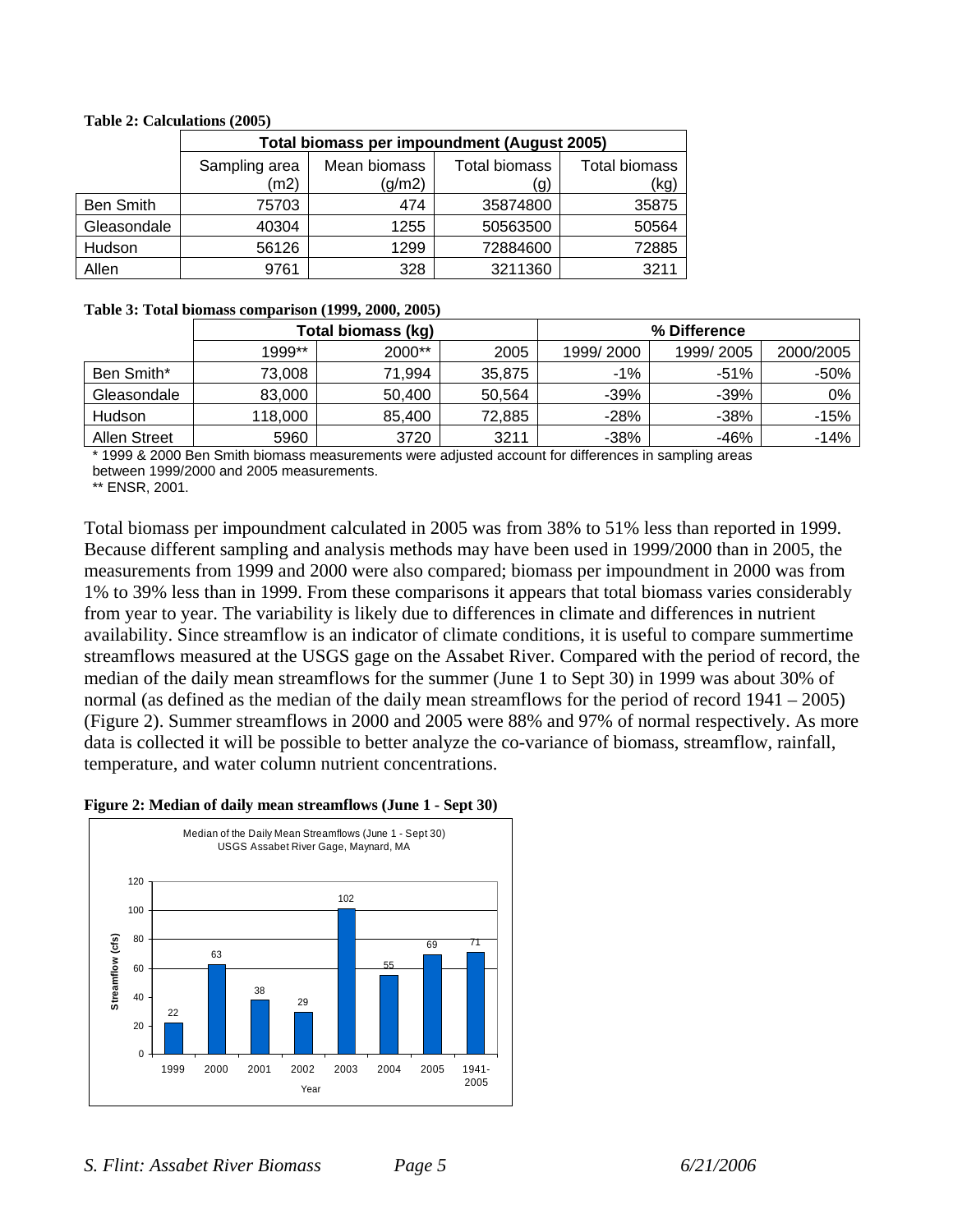*Plant growth/water depth/sediment thickness:* For two of the impoundments, Ben Smith and Gleasondale, the co-occurrence of plant growth, water depth, and sediment accumulation was examined by analysing attribute data from the intersection of the biovolume, water depth, and sediment thickness GIS shape files. Figures 3 - 5 show the comparison of biovolume (as a measure of plant occurrence without regard to water column depth) vs. water depth, biovolume vs. sediment thickness, and sediment thickness vs. water depth. There appears to be some relationship between biovolume and water depth, and between sediment thickness and water depth. The relationship between macrophyte presence (biovolume) and water depth could be a result of light limitation (although most sites were less than 10 ft deep) or could related to higher flow rates and thinner sediments in the deeper sections of the impoundments. The deepest sites in each impoundment tended to be in a distinct, cobbly or sandybottomed thalweg through the impoundment. Similarly, sediment thickness greater than six feet appear to be in shallower, off-channel areas. From this analysis there appeared to be no relationship between macrophyte presence and sediment depth, but, note that sediment thickness was reported in one-foot increments, so it is possible that a relationship would be apparent at thicknesses less than one foot.